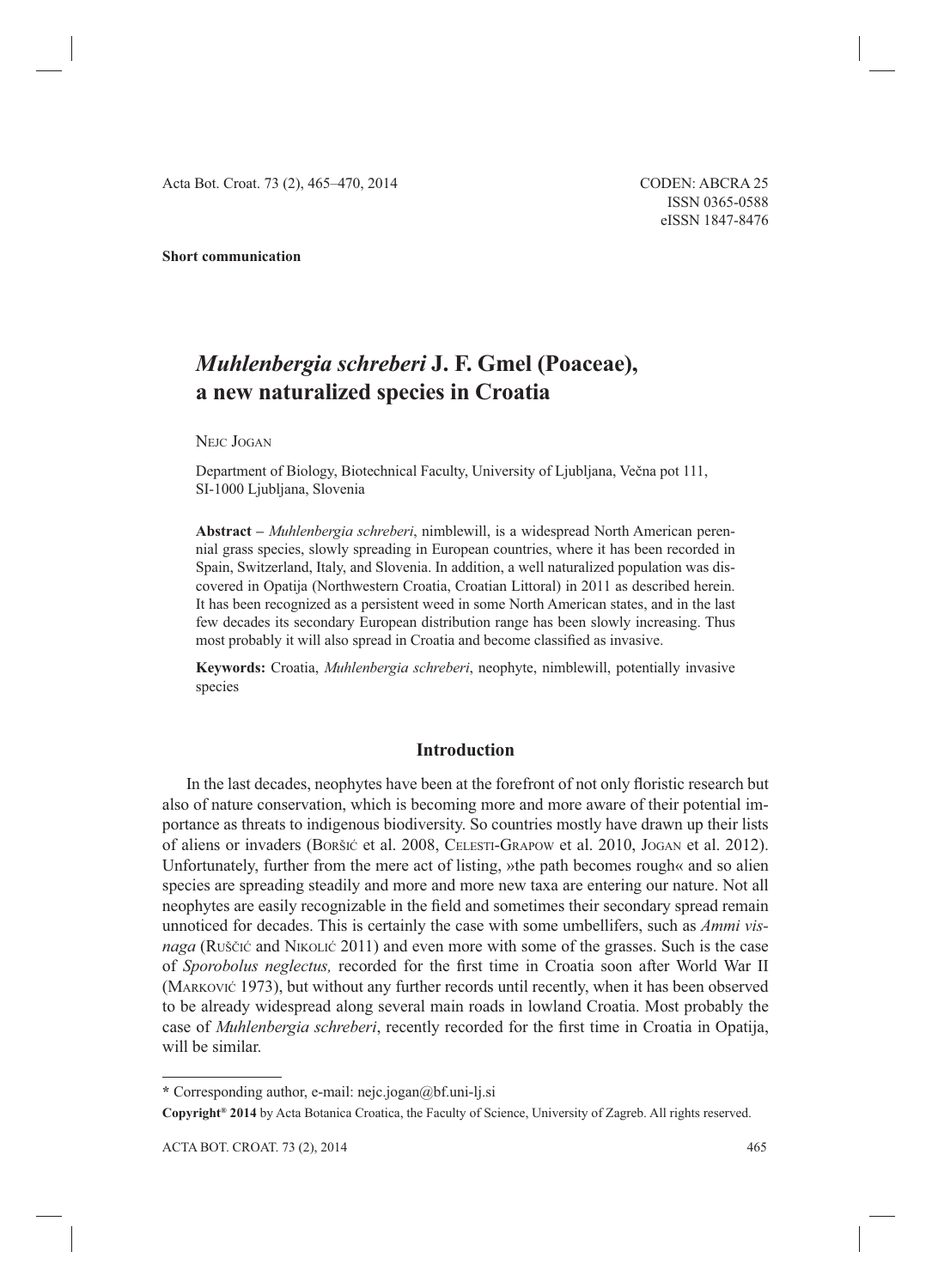### *Muhlenbergia schreberi* **J. F. Gmel** [*M. diffusa* Willd.]

The genus *Muhlenbergia* Schreb. belongs to the subfamily *Chloridoideae* with majority of taxa in dry and warmer parts of the world. Of the approximately 160 species, the majority are confined to America and only about a dozen are also native in the warmer parts of Asia (CLAYTON and RENVOIZE 1986, MABBERLEY 1990, WATSON and DALLWITZ 1992). The genus was named after the Lutheran pastor Heinrich Ludwig Mühlenberg (1756–1817), a famous researcher into North American flora, especially grasses (ASCHERSON and GRAEBNER 1898–1902).

In Europe, the genus *Muhlenbergia* is represented by only some ephemerophytes (ASCHERSON and GRAEBNER 1898–1902, RYVES et al. 1996, CONERT 1998) and by *M. schreberi,* which is locally naturalized. In addition, some authors include *Sporobolus vaginiflorus* (A. Gray) A. W. Wood, a naturalized North American annual, in the genus *Muhlenbergia* as *M. vaginiflora* (A. Gray) Jogan (Jogan 1999, Poldini et al. 2002).

*Muhlenbergia schreberi,* nimblewill*,* is a perennial grass 0.1–0.3 m tall with a muchbranched geniculate culm rooting at the lower nodes, somehow cespitose. Leaf sheaths are shorter than internodes, with ligule  $< 0.5$  mm long, and leaf blades narrowly lanceolate, flat,  $2-3$  mm wide and  $3-7$  cm long, more or less perpendicular to the culm. Inflorescence is a distinctly contracted interrupted panicle, up to 20 cm long, with short branches, nodding, spikelets are numerous, on short pedicels, one-flowered,  $\leq$  2.5 mm long (awn not included). Glumes are very reduced, < 0.5 mm long, lemma appressedly hairy, 2–2.5 mm long, tapering into a straight weak 2–5 mm long awn, distinctly 3-nerved, and a palea slightly shorter than lemma, visible. Stamens are only slightly protruding at the top of the spikelet during anthesis, with yellow anthers 0.2–0.4 mm long. After anthesis, ripe spikelets disarticulate above the persistent glumes, caryopsis  $1.3 \times 0.3$  mm.  $2n = 40$ . Flowering time is late, September and October.

The primary distribution of *M. schreberi* is in the eastern part of North America, from central Mexico to south-east Canada, and South America southwards to North Argentina. The centre of its distribution range seems to be in the eastern half of the USA. In South America it is reported for the warm temperate belt, i.e. for North Argentina (NICORA and RUGOLO de AGRASAR 1987), and is much rarer in Colombia, South Uruguay and South Brazil.

In its secondary distribution range, in Switzerland nimblewill is restricted to the Ticino/ Tessin canton in the south first recorded by Becherer in 1963 (CONERT 1998) where it is still locally naturalized (AESCHIMANN and BURDET 1994, LAUBER and WAGNER 2001). In neighboring north Italy it is reported for Piedmont, Lombardy, Trentino-Alto Adige (AESCHIMANN et al. 2005), and Bolzano/Südtirol (FISCHER et al. 2008). In Slovenia it has been naturalized at least since the 1980s in the sub-Mediterranean part on the junction between Kras plateau and Vipava valley (JOGAN 1990) and has been recently recorded naturalized in Litija (central Slovenia, unpublished). There was a neglected occurrence in north-eastern Spain (Catalunya, Bordils 10 km north-east of Girona) where the species was collected in 1932 in alluvial forest plantations of *Platanus* and *Populus* but it was discovered again in 2007 (PYKE 2008). On the one hand this shows the persistence of the population and on the other hand the general floristic neglect of grasses. Because of its occurrence in Spain and Italy, it could be expected to be found in France. It has also been recorded as a casual in United Kingdom (RYVES et al. 1996).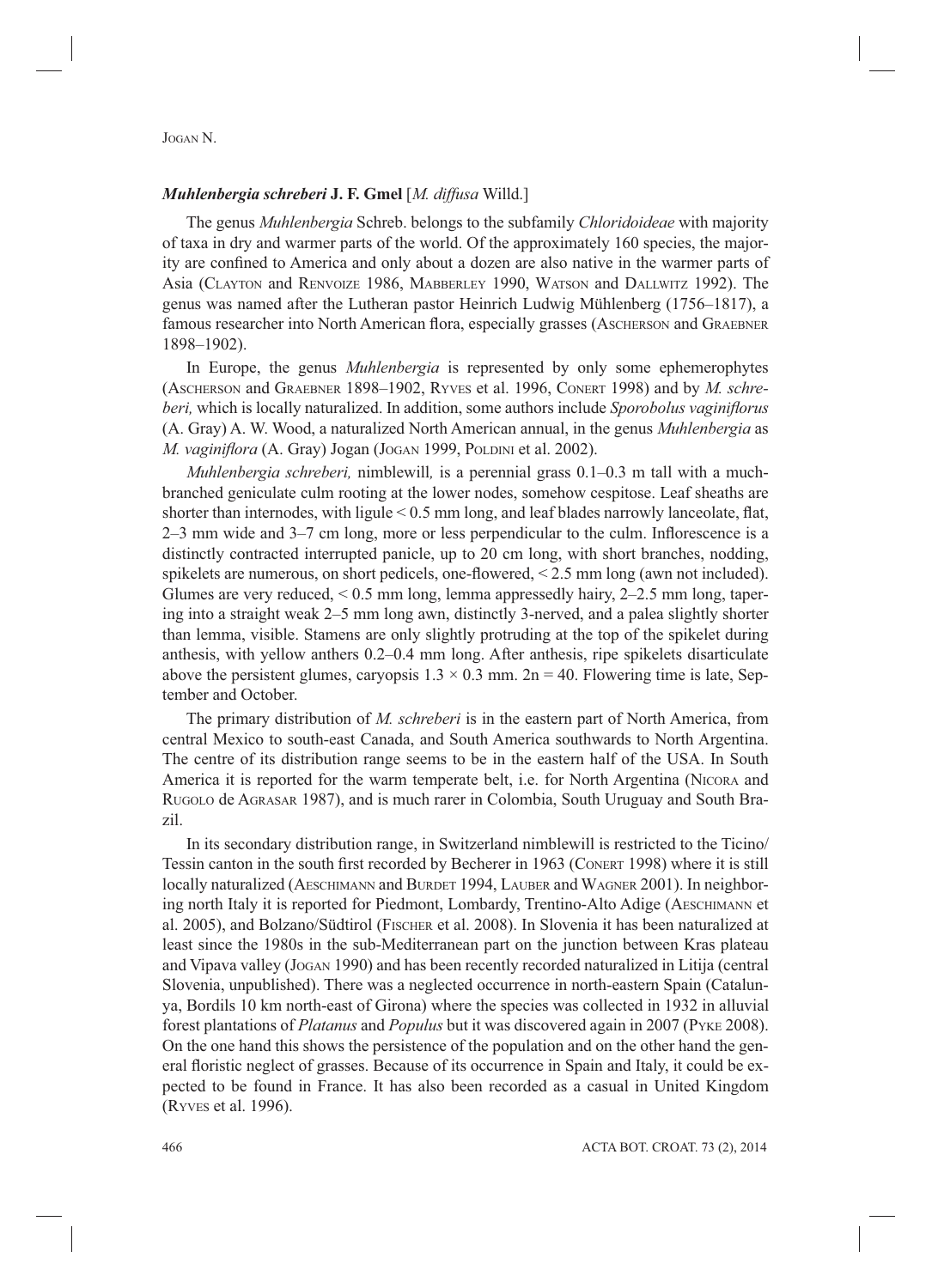In the former USSR (CVELEV 1976) *M. schreberi* is reported from the Caucasian region (North Ossetia, West Transcaucasia, today Georgia) and Armenia, but its occurrence there is definitely not native as it is wrongly reported to be in Euro+Med PlantBase (http://ww2. bgbm.org/euroPlusMed). In Japan it is listed among invasive alien species as established (http://www.nies.go.jp/biodiversity/invasive/).

Its occurrence seems secondary also in the western USA, where nimblewill is treated as a noxious weed in California (PETERSON 2003). In South America the ecological conditions of *M. schreneri* are reported as hygrophilous subtropical forests and gallery forests (NICORA and RUGOLO DE AGRASAR 1987). In North America its ecology seems very diverse (PETERSON 2003, 2007). Judging from the 89 herbarium labels from Smithsonian (http://collections. si.edu/) of which about half mention the habitat type, it has mostly been collected in ruderal places (17/43), various types of wetlands (12/43), grasslands (8/43) and woods or shaded places (6/43), which is certainly only a rough estimation of the author, but clearly shows the habitat type preferences. HITCHCOCK and CHASE 1971 simplify its ecology to »damp shady places«.

In the Caucasus region the grass was reported as a weed in plantations of subtropical plants (CVELEV 1976). In Switzerland *M. schreberi* is reported as a new-comer to an abandoned landfill site together with several other neophytes (BELLOSI et al. 2011) and in general it is scattered on road banks, lawns and among shrubs (LAUBER and WAGNER 2001) and several other ruderal places and forests (CONERT 1998). It prefers weakly acid substrates with enough humus, slightly sandy. In Northeast Spain, where *M. schreberi* populations have persisted for more than 70 years, it is reported to grow in river banks, wet and ruderal places (PYKE 2008). In Slovenia, the habitat types of *M. schreberi* are ruderal, forest fringes on shady slopes and meadows (JOGAN 1990). In the whole wider area of the Alps *M. schreberi* is recognized as a species of Geo-Alliarion type of vegetation (AESCHIMANN et al. 2005).

#### **Methods**

The newly discovered locality of *M. schreberi* is the outcome of the author's systematic floristic field work focused on grasses. Mapping is conducted in the frame of the informal international project »Flora of Istria« (STARMÜHLER 1998) comprising the wider territory of Istria south of the line Trieste-Rijeka including the northern part of the Kvarner archipelago, coordinated by W. Starmühler (Graz, Austria). The floristic activities of several dozen collaborators have been carried out for roughly 15 years and preliminary results such as checklists and herbarium revisions have been published in a series of articles starting with STAR-MÜHLER 1998. Herbarium vouchers are deposited in public herbaria and duplicates are offered to collaborating institutions. The first collection of *M. schreberi* is deposited in herbarium LJU (University of Ljubljana, Biotechnical faculty).

#### **Results and discussion**

The first known population of *M. schreberi* in Croatia (Fig. 1) was recorded in the Kvarner Littoral, in Opatija, on lawns, forest fringes and ruderal places near the Hotel Ambasador, 45°20'26"N, 14°18'41"E, 0651/4 (leg. N. Jogan 11. 12. 2011, herbarium LJU).

The population is hard to analyze because it is scattered over a frequently mown lawn on the south oriented slope in front of the hotel. The lawn is about  $100 \times 30$  m in size and a few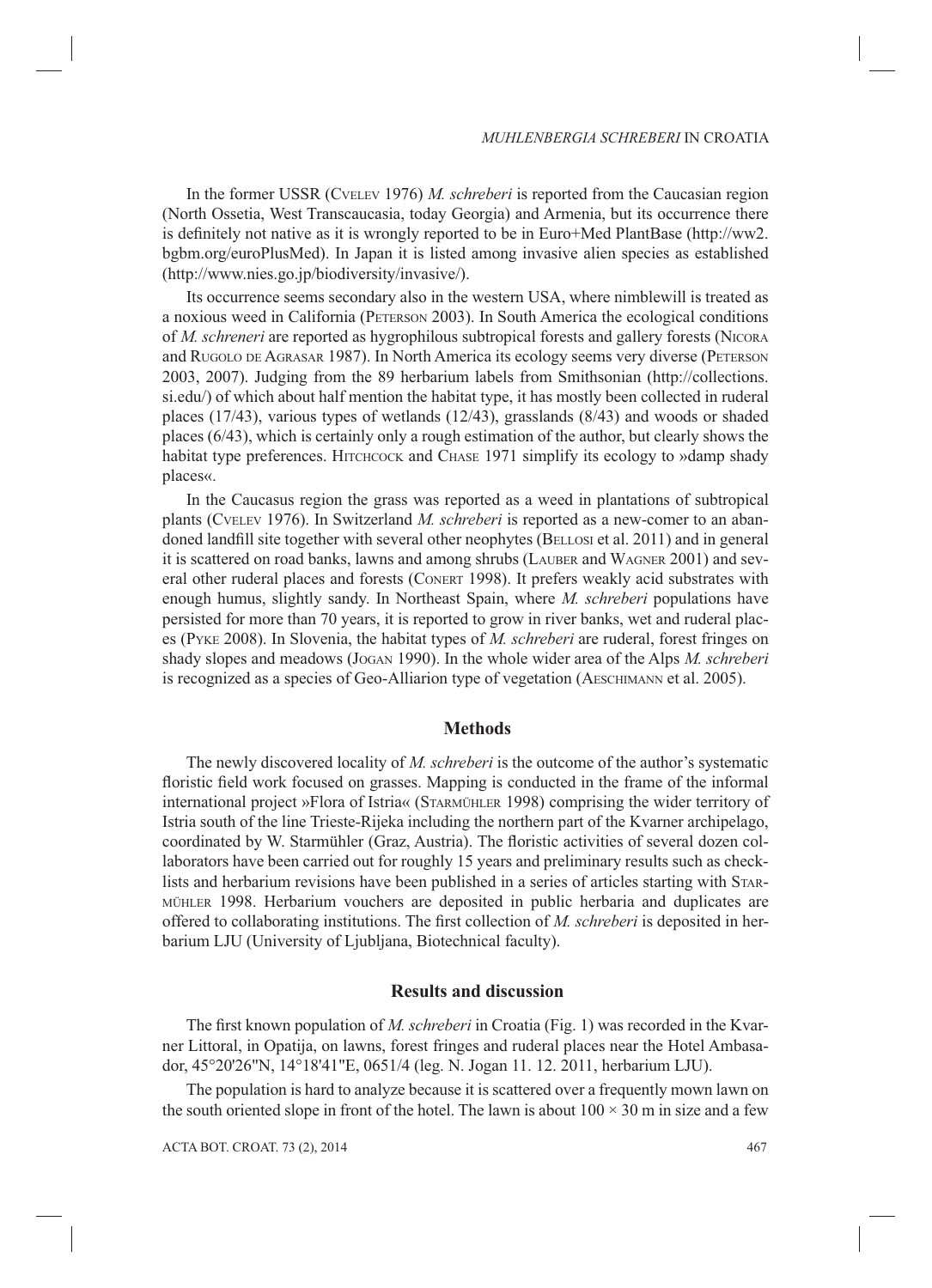

**Fig. 1.** *Muhlenbergia schreberi*. a) typical summer aspect with densely growing shoots bearing almost perpendicular linear leaf blades; b) autumn aspect, when long narrow nodding panicles are developed; c) detail of panicle from herbarium specimen; d) spikelet, awned lemma and palea visible. Pictures a) and b) were taken at a locality in Litija, Slovenia, as it was not possible to get such well developed plants in the Opatija locality, while pictures c) and d) were taken from a herbarium specimen collected at the Opatija locality. All photos were taken by N. Jogan.

dozen stands of *M. schreberi* of different sizes up to a few square meters are scattered all over the lawn. Due to very frequent mowing, only some culms can be found flowering, but with its stolons this perennial plant is slowly spreading and it can be recognized quite easily during the winter by its dry whitish leaf blades or during the vegetation period by the quite dense leaves distinctly in two rows on vegetative shoots. Propagation and further spread at the locality might be enhanced by frequent mowing that results in small parts of the stolons being dispersed and rooting at the nodes; propagation by seed is not to be excluded, however.

In the autumn, the flowering period of *M. schreberi*, only a couple of accompanying plant species are flowering, e.g. *Cynodon dactylon, Bothriochloa ischaemum*, on more ruderal margins *Digitaria sanguinalis, Setaria viridis* and also an interesting American ephemerophyte *Cyclospermum leptophyllum* (Pers.) Sprague ex Britton and P. Wilson which had not been recorded in Croatia previously.

In its native range *M. schreberi* is treated as a troublesome weed (BROWN 1979) especially in lawns, as it slowly spreads by stolons and patches on lawns gradually increase, but in autumn does not remain green, like other lawn grasses. It will at first turn brown, and then, until the late spring the withered pale brown leaves are easily noticed as »dry« patches in the lawn. Green leaves develop later in spring. Because of the vegetative spread of the manybranched stolons, *M. schreberi* stands are almost without other plant species. Also in several other weed lists *M. schreberi* has a status ranging from »casual alien« to »noxious weed« (compilation in Global Compendium of Weeds, http://www.hear.org/gcw/species/ muhlenbergia schreberi/), e.g. in California, Kentucky, Nebraska and Great Plains it is listed as invasive weed.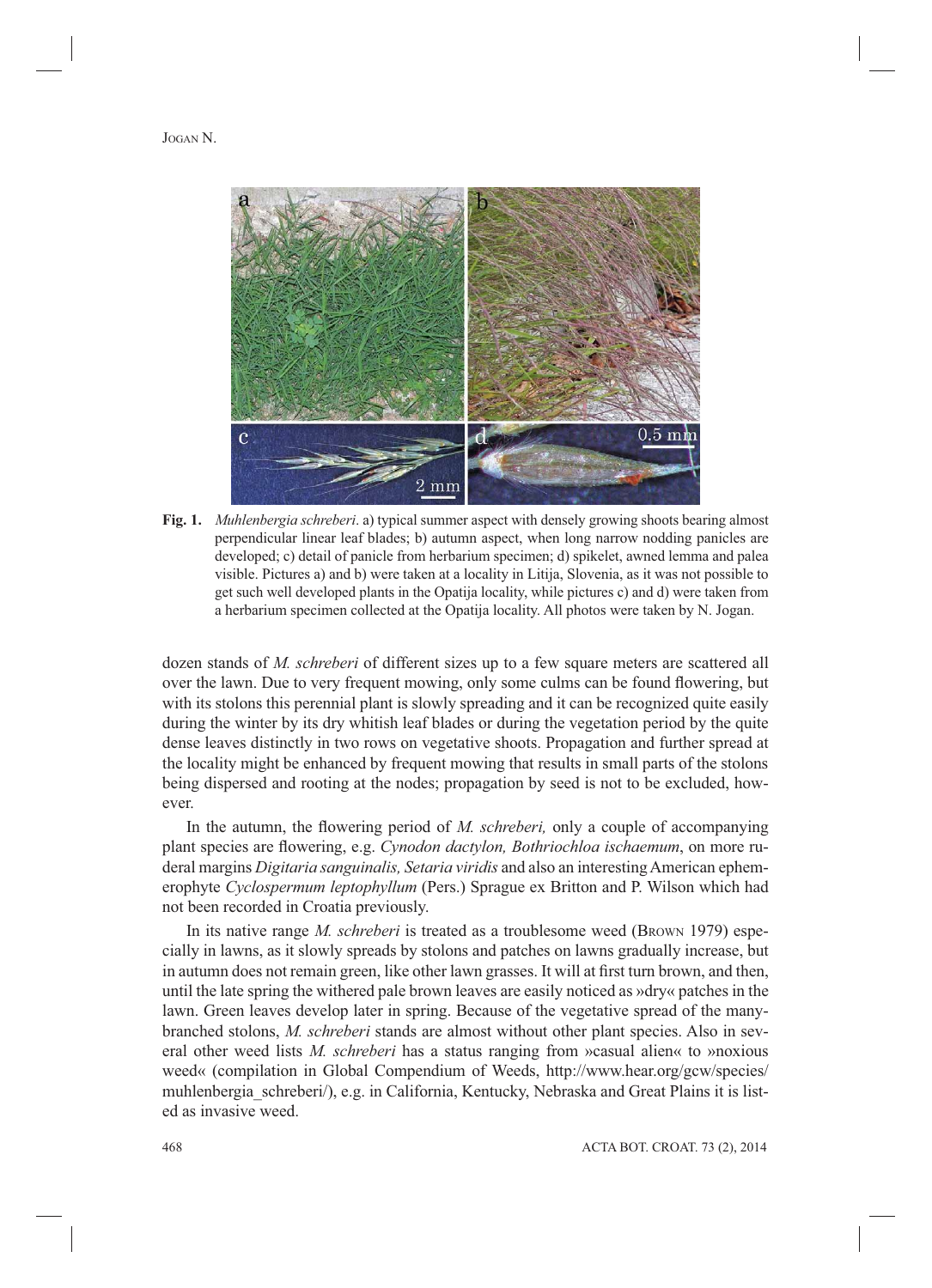Some authors recognize *M. schreberi* in Europe as invasive or at least naturalized, but judging from the situation in its homeland, America, where the species is described as »noxious weed« or »environmental weed« (see above), in its secondary distribution range too it can slowly become at least a local weed of the ruderal places, if not an invasive grassland species. In Europe it is listed as neophytic threat in Italy (as »invasive« in Lombardy and Veneto, »naturalized« in Piedmont, »casual« in Alto Adige; CELESTI-GRAPOW et al. 2010), Switzerland (status »unknown« by WITTENBERG ed. 2006 and later corrected to »naturalized« on web version of the same document, see http://www.sib.admin.ch/uploads/media/ UW-0629-E.pdf) and Slovenia (»potentially invasive«, JOGAN et al. 2012).

We can conclude that for several decades nimblewill has obviously been a well naturalized species in several European countries with some Mediterranean climatic impact. It is slowly spreading by seeds and vegetatively, and as a late-flowering grass its occurrence is often overlooked. Most probably also in the newly recorded locality in Opatija the species has been present for several years already and thorough field work in autumn will certainly reveal more populations scattered in the Kvarner Littoral. At the moment, its occurrence seems confined to ruderal places, but diversity of microhabitats and conditions similar to those in natural habitat types (e.g. forest fringes, wet grasslands, even rocks) suggests its possible spreading in the vicinity.

In Croatia *M. schreberi* can be listed as a naturalized neophyte, most probably not (yet) as an invasive species, but the wider geographical area adjacent to the discovered locality needs to be explored.

#### **References**

- AESCHIMANN, D. LAUBER, K, MOSER, D. M., THEURILLAT, J.-P., 2005: Flora Alpina 2. Haupt Verlag, Bern, Stuttgart, Wien.
- AESCHIMANN, D., BURDET, H. M., 1994: Flore de la Suisse et des territories limitrophes. 2. Aufl. Le Nouveau Binz, Neuchatel.
- ASCHERSON, P., GRAEBNER, P. 1898–1902: Synopsis der mitteleuropäischen Flora 2/1. Wilhelm Engelmann, Leipzig.
- BELLOSI, B, SELLDORF, P., SCHOENENBERGER, N., 2011: Exploring the flora on inert landfill sites in southern Ticino (Switzerland). Bauhinia 23, 1–16.
- BORŠIĆ, I., MILOVIĆ, M., DUJMOVIĆ, I., BOGDANOVIĆ, S., CIGIĆ, P., REŠETNIK, I., NIKOLIĆ, T., MITIĆ, B. 2008: Preliminary check-list of invasive alien plant species (IAS) in Croatia. Natura Croatica 17, 55–71.
- BROWN, L., 1979: Grasses, an identification guide. Houghton Mifflin Co., Boston.
- CELESTI-GRAPOW, L., PRETTO, F., CARLI, E., BLASI, C.:2010: Flora vascolare alloctona e invasiva delle regioni d'Italia. Casa Editrice Universita La Sapienza, Roma.
- CLAYTON, W. D., RENVOIZE, S. A., 1986: Genera Graminum. HMSO, London.
- CONERT, H. J., 1998: Gramineae. In: HEGI, G. (ed.), Illustrierte flora von Mitteleuropa. Paul Parey, Hamburg.
- CVELEV, N. N., 1976: Zlaki SSSR. Nauka, Leningrad.
- FISCHER, M. A., ADLER, W., OSWALD K., 2008: Exkursionsflora. Österreich, Liechtenstein, Südtirol. Biologiezentrum der Oberösterreichischen Landesmuseen, Linz.